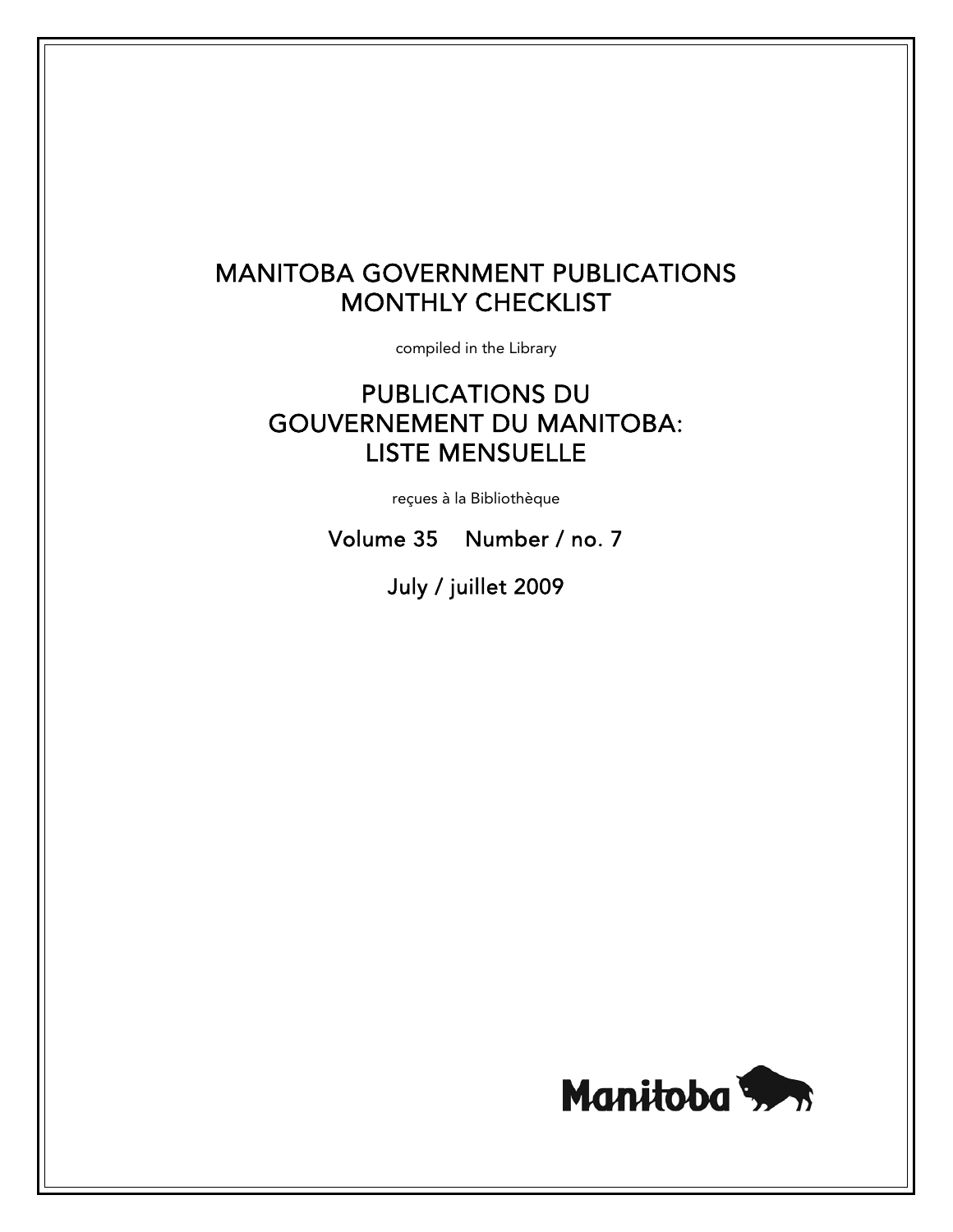# **MANITOBA GOVERNMENT PUBLICATIONS / PUBLICATIONS DU GOUVERNEMENT DU MANITOBA July / juillet 2009**

# *\*\*Monthly Checklist* **URLs**

If the most current edition of a publication is available on the Internet, a URL is provided in the *Monthly Checklist* for that specific title and edition. Otherwise, the URL links only to the index page of a departmental or agency Web site where previous editions of the publication are found. The user is encouraged to refer back periodically to the index page until the most recent edition is posted there.

# **\*\*Adresses URL dans la** *Liste mensuelle*

Si l'édition la plus récente d'une publication est disponible sur Internet, une adresse URL est fournie dans la *Liste mensuelle* pour le titre et l'édition spécifiques. Dans le cas contraire, l'adresse URL renvoie uniquement à la page d'index d'un ministère ou d'une agence ministérielle où l'on retrouve des éditions antérieures de la publication. L'usager devrait consulter régulièrement la page d'index jusqu'à ce que l'édition la plus récente y soit affichée.

# **OFFICIAL PUBLICATIONS / PUBLICATIONS OFFICIELLES**

\*The Manitoba gazette: part I, proclamations and government notices = Gazette du Manitoba : partie I, proclamations et avis du gouvernement. [No. 1] (1871)- . **CURRENT ED**.: Vol. 138, no. 28-31. (July 18 - August 1, 2009).

\*The Manitoba gazette: part II, regulations = Gazette du Manitoba : partie II, règlements. [No. 1]  $(1871) -$ .

**CURRENT ED**.: Vol. 138, no. 28-31. (July 18 – August 1, 2009). Subscription: \$83.55 part I and part II; \$55.70 part I or part II.

#### **ABORIGINAL AND NORTHERN AFFAIRS / AFFAIRES AUTOCHTONES ET DU NORD**

#### **Communities Economic Development Fund**

Balance sheet - condensed; income statement - condensed for the period ending... Winnipeg: Communities Economic Development Fund, 1972- **CURRENT ED**.: March 31, 2009.

#### **AGRICULTURE, FOOD AND RURAL INITIATIVES / AGRICULTURE, ALIMENTATION ET INITIATIVES RURALES**

#### **Knowledge Management**

Agriculture statistics. Winnipeg: Manitoba Agriculture, Food and Rural Initiatives, Knowledge Management, 1979- **CURRENT ED**.: Manitoba agri-food exports, to the United States, 1997-2008. Frequency: Irregular. **[http://www.gov.mb.ca/agriculture/statistics/index.html](https://www.gov.mb.ca/agriculture/statistics/index.html)** 

#### **APPEAL COMMISSION / COMMISSION D'APPEL**

Appeal Panel public decisions. Winnipeg: Appeal Commission, 1993- (Not for distribution, print from Internet) **CURRENT ED**.: no. 01/09-67/09. **[http://appeal.mb.ca/public\\_decisions.aspx](http://appeal.mb.ca/public_decisions.aspx)**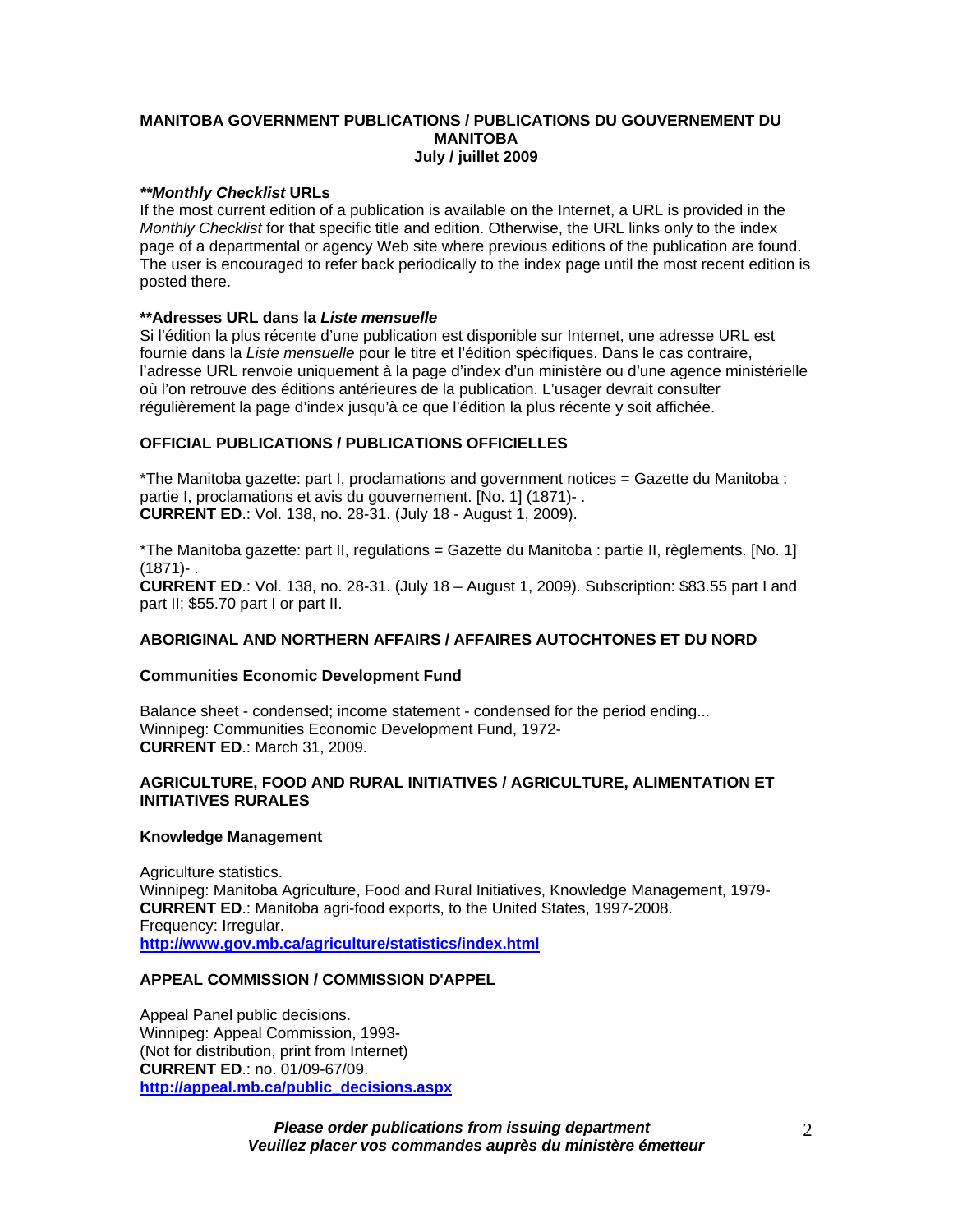# **COMPETITIVENESS, TRAINING AND TRADE / COMPÉTITIVITÉ, FORMATION PROFESSIONELLE ET COMMERCE**

#### **Manitoba Investment Working Group**

Profiles of capital providers. Winnipeg: Manitoba Investment Working Group; Ottawa : Agriculture and Agri-Food Canada, 2009- (Not for distribution, print from Internet) **CURRENT ED**.: 2009 **[http://www.gov.mb.ca/ctt/busdev/financial/capital\\_providers/cap\\_profiles.pdf](https://www.gov.mb.ca/ctt/busdev/financial/capital_providers/cap_profiles.pdf)**

#### **CONSERVATION**

#### **Forestry Branch**

Pre-harvest survey guidelines. Winnipeg: Manitoba Conservation, Forestry Branch, 2008. 28 pages (Not for distribution, print from Internet) h**[ttp://www.gov.mb.ca/conservation/forestry/forest-practices/pdfs/pre](https://www.gov.mb.ca/conservation/forestry/forest-practices/pdfs/pre-harvest_survey_aug2008_web.pdf)[harvest\\_survey\\_aug2008\\_web.pdf](https://www.gov.mb.ca/conservation/forestry/forest-practices/pdfs/pre-harvest_survey_aug2008_web.pdf)**

#### **Multi-Material Stewardship Manitoba**

Packaging and printed paper (PPP) program plan. Winnipeg: Multi-Material Stewardship Manitoba, 2009. Paging varies. Environment registry file; 5247.00 (Not for distribution, for information purposes only)

Packaging and printed paper (PPP) program plan: consultation report. Winnipeg: Multi-Material Stewardship Manitoba, 2009. Paging varies. Environment registry file; 5247.00 (Not for distribution, for information purposes only)

# **CULTURE, HERITAGE, TOURISM AND SPORT / CULTURE, PATRIMOINE, TOURISME ET SPORT**

# **Film Classification Board**

Monthly report... Winnipeg: Manitoba Culture, Heritage, Tourism and Sport, Film Classification Board, 1983- **CURRENT ED**.: July 2009.

#### **Public Library Services / Services de bibliothèques publiques**

Manitoba public library statistics = Statistiques sur les bibliothèques publiques du Manitoba. Winnipeg: Manitoba Culture, Heritage, Tourism and Sport, Public Library Services, 1975- (Not for distribution, print from Internet) **CURRENT ED**.: 2007. **[http://www.gov.mb.ca/chc/pls/pdf/public\\_library\\_statistics2007.pdf](https://www.gov.mb.ca/chc/pls/pdf/public_library_statistics2007.pdf)**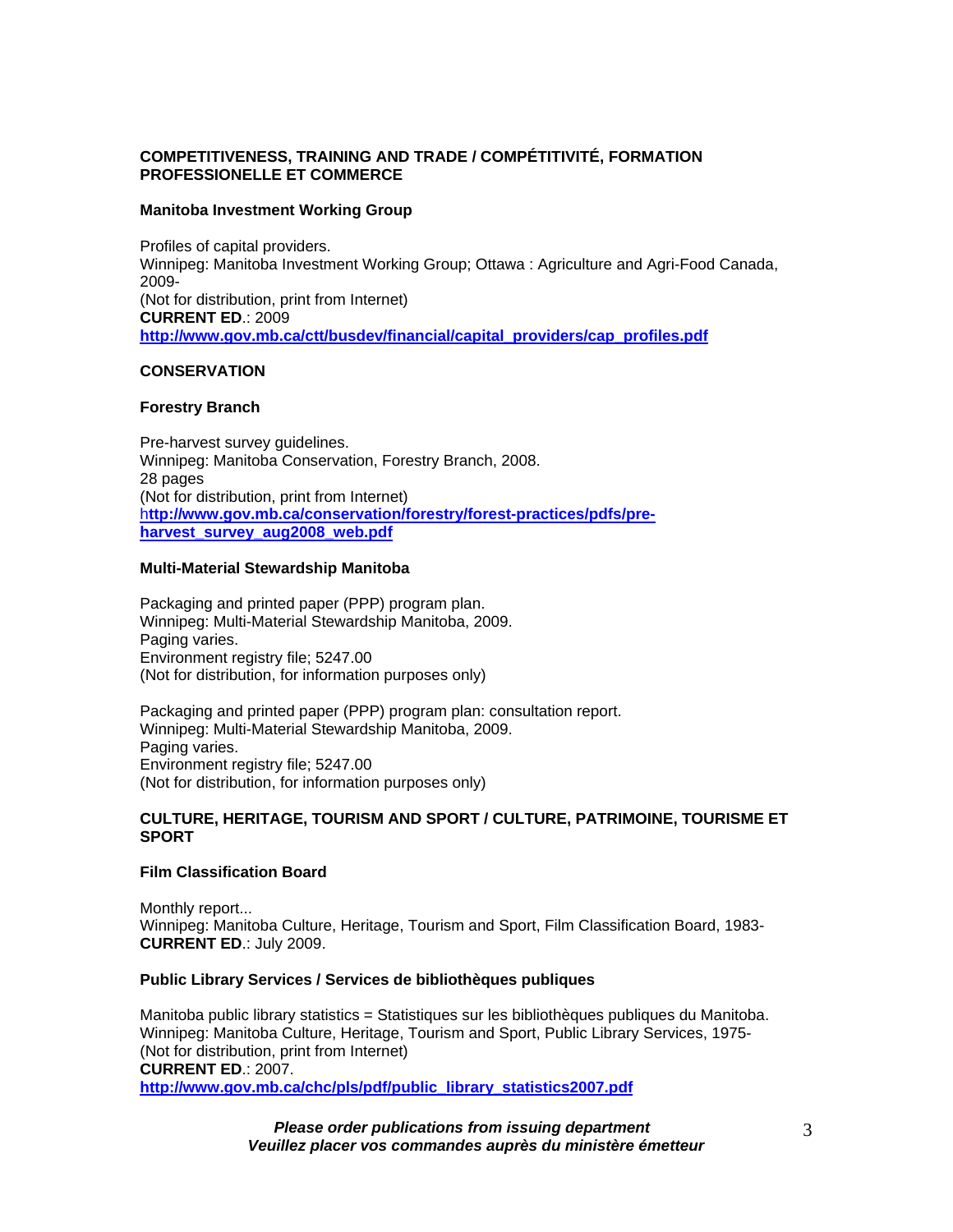#### **FINANCE / FINANCES**

#### **Federal-Provincial Relations and Research**

Manitoba economic highlights / prepared by the Manitoba Dept. of Finance. Winnipeg: Manitoba Finance, 2009 - **CURRENT ED**.: July 28, 2009. (Not for distribution, print from Internet) Frequency: Irregular. **[http://www.gov.mb.ca/finance/pdf/highlights.pdf](https://www.gov.mb.ca/finance/pdf/highlights.pdf)**

#### **Public Utilities Board**

Board orders. Winnipeg: Public Utilities Board, 1986- **CURRENT ED**.: No. 1/09-69/09. (Not for distribution, print from Internet) **<http://www.pub.gov.mb.ca/misc0006.html>** 

#### **Special Operating Agencies Financing Authority**

Annual report, Manitoba Special Operating Agencies Financing Authority. Winnipeg: Manitoba Finance, 1993- **CURRENT ED**.: 2008/09. **[http://www.gov.mb.ca/finance/pdf/annualrep/2008\\_09/soa.pdf](https://www.gov.mb.ca/finance/pdf/annualrep/2008_09/soa.pdf)**

#### **HEALTH AND HEALTHY LIVING** / **SANTÉ ET VIE SAINE**

#### **Decision Support Services**

Manitoba population report. Winnipeg: Manitoba Health and Healthy Living, 1992- (Not for distribution, print from Internet) **CURRENT ED**.: 2008. **[http://www.gov.mb.ca/health/population/](https://www.gov.mb.ca/health/population/)**

#### **Provincial Drug Program Branch**

Manitoba drug benefits and interchangeability formulary. Winnipeg: Manitoba Health, 1992- (Not for distribution, print from Internet) **CURRENT ED**.: Bulletin no. 61, Drug Interchangeability Formulary no. 60. **[http://www.gov.mb.ca/health/mdbif/bulletins.html](https://www.gov.mb.ca/health/mdbif/bulletins.html)**

#### **Public Health Branch**

Community water fluoridation program: annual operating program. Winnipeg: Manitoba Health and Healthy Living, 1992- **CURRENT ED**.: 2008/09.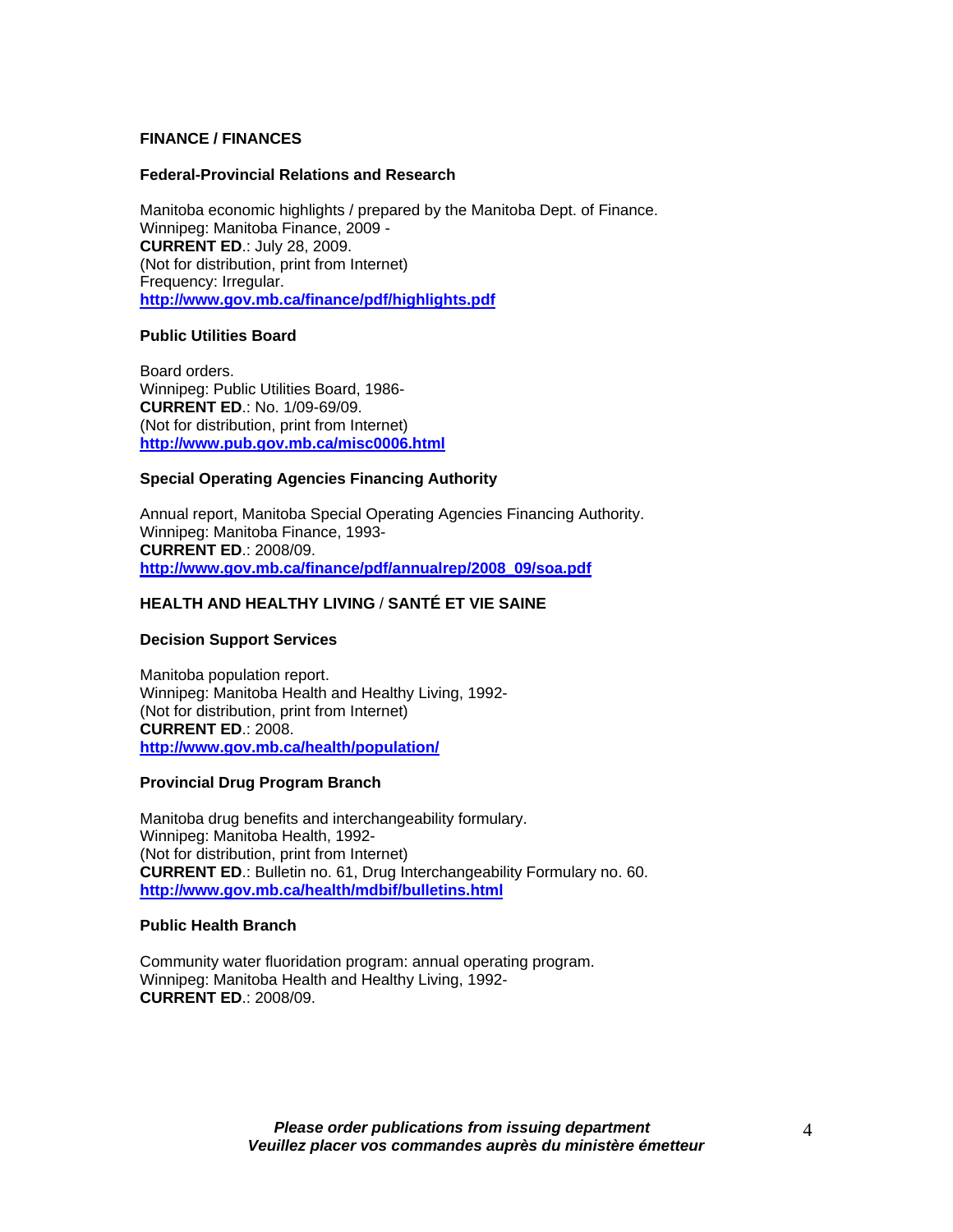# **JUSTICE**

#### **Chief Medical Examiner**

The Provincial Court of Manitoba in the matter of The Fatality Inquiries Act and in the matter of Zunga Ramadan Bashir / Judith A. Elliot, Provincial Judge. Winnipeg: Provincial Court of Manitoba, 2009. 24 pages (Not for distribution, print from Internet) **[http://www.manitobacourts.mb.ca/pdf/bashir\\_inquest\\_report.pdf](https://www.manitobacourts.mb.ca/pdf/bashir_inquest_report.pdf)**

#### **Law Reform Commission**

Annual report, Manitoba Law Reform Commission. Winnipeg: Manitoba Law Reform Commission, 1973- **CURRENT ED**.: 2008/09. **[http://www.gov.mb.ca/justice/mlrc/reports/2008-2009annual\\_report.pdf](https://www.gov.mb.ca/justice/mlrc/reports/2008-2009annual_report.pdf)**

#### **Manitoba Human Rights Commission / Commission des droits de la personne du Manitoba**

MHR Connexions. Winnipeg: Commission des droits de la personne du Manitoba, 2001- **ÉD. RÉCENTE**.: Vol. 9 no. 6 (Juin 2009). Fréquence: Mensuel. **[http://www.gov.mb.ca/hrc/francais/publications/bulletin/index.html](https://www.gov.mb.ca/hrc/francais/publications/bulletin/index.html)**

# **MANITOBA ARTS COUNCIL / CONSEIL DES ARTS DU MANITOBA**

Touring performances, directory = Spectacles en tournée, répertoire. Winnipeg: Manitoba Arts Council, 2009- **CURRENT ED**.: 2009/10. **[http://www.artscouncil.mb.ca/pdf/TOUR\\_Directory09\\_10.pdf](http://www.artscouncil.mb.ca/pdf/TOUR_Directory09_10.pdf)**

#### **MANITOBA BUREAU OF STATISTICS / BUREAU DE STATISTIQUES DU MANITOBA**

Manitoba statistical review. Winnipeg: Manitoba Bureau of Statistics, 1976- **CURRENT ED**.: Vol. 34, no. 1 (First Quarter 2009) Subscription: \$55.00 per year. Frequency: Quarterly.

Summary of current economic indicators. Winnipeg: Manitoba Bureau of Statistics, 1987- **CURRENT ED**.: July 2009. Frequency: Monthly

Labour force statistics report. Winnipeg: Manitoba Bureau of Statistics, 1987- **CURRENT ED**.: June 2009. Frequency: Monthly

Consumer price index report. Winnipeg: Manitoba Bureau of Statistics, 1987- **CURRENT ED**.: June 2009. Frequency: Monthly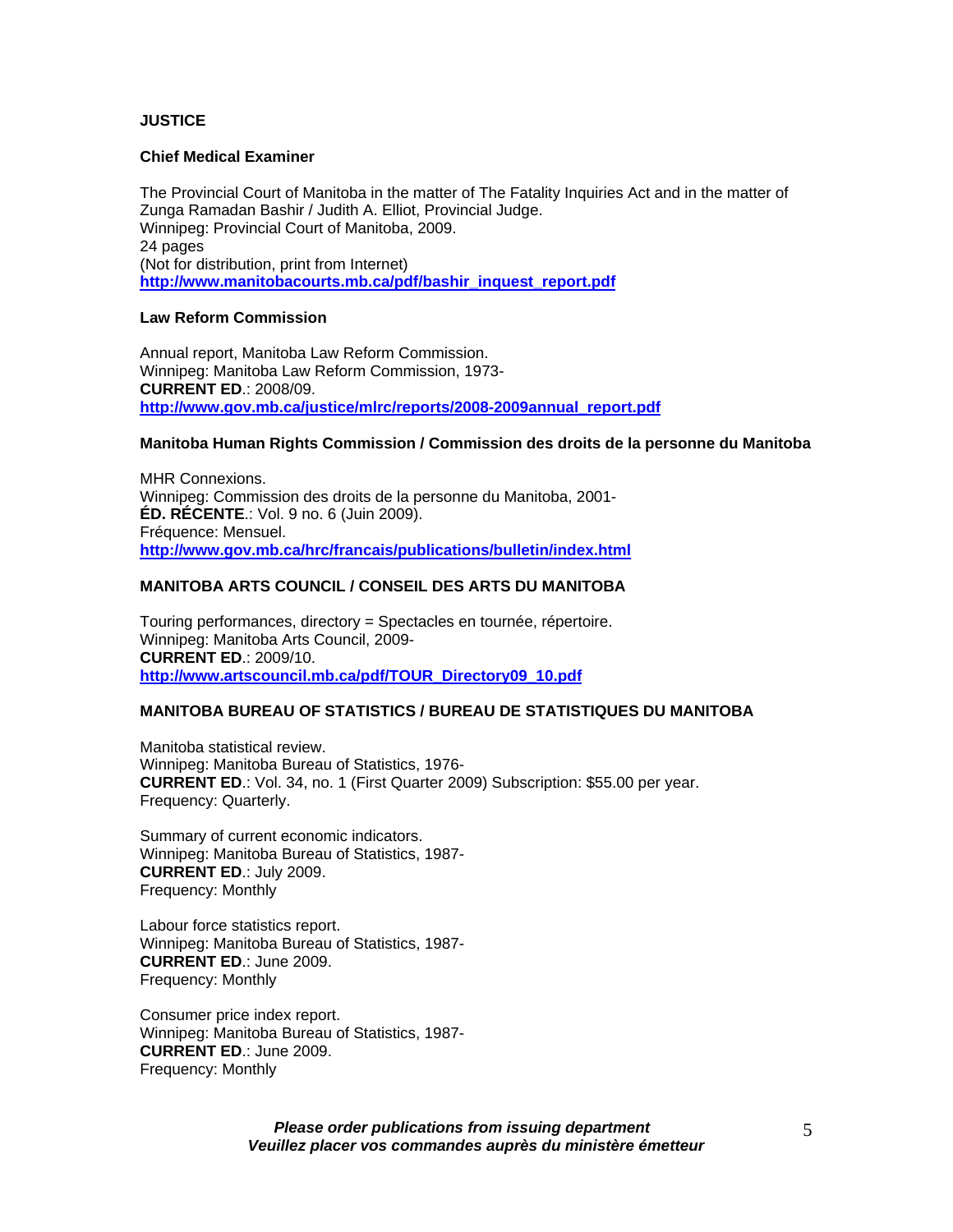# **MANITOBA FLOODWAY AUTHORITY / COMMISSION DU CANAL DE DÉRIVATION DU MANITOBA**

Final report, human health risk assessment. Winnipeg: Jacques Whitford Limited, 2008. Paging varies. (Not for distribution, print from Internet) **[http://www.floodwayauthority.mb.ca/pdf/human\\_health\\_risk\\_assessment.pdf](http://www.floodwayauthority.mb.ca/pdf/human_health_risk_assessment.pdf)**

Red River Floodway Expansion Project, final design - work parcel 2: 2007 construction surface water monitoring / prepared by KGS Group, reviewed by KGS Group. Winnipeg: KGS Group, 2008. Paging varies. (Not for distribution, print from Internet) **<http://www.floodwayauthority.mb.ca/pdf/2007constructswmon.pdf>**

Red River Floodway Expansion Project: 2007 groundwater monitoring activity report / prepared by KGS Group, reviewed by KGS Group. Winnipeg: KGS Group, 2008. Paging varies. (Not for distribution, print from Internet) **<http://www.floodwayauthority.mb.ca/pdf/2007groundwater.pdf>**

### **SCIENCE, TECHNOLOGY, ENERGY AND MINES** / **SCIENCES, TECHNOLOGIE, ÉNERGIE ET MINES**

# **Petroleum Branch**

Weekly well activity report: petroleum industry activity report. Winnipeg: Petroleum and Energy Branch, Science, Technology, Energy and Mines, 1979- **CURRENT ED**.: July 13, 2009 ; July 20, 2009 ; July 27, 2009 (3 issues). **[http://www.gov.mb.ca/iedm/petroleum/wwar/](https://www.gov.mb.ca/iedm/petroleum/wwar/)**

# **SENIORS AND HEALTHY AGING SECRETARIAT / SECRÉTARIAT MANITOBAIN DU MIEUX-ÊTRE DES PERSONNES ÂGÉES ET DU VIEILLISSEMENT EN SANTÉ**

Senior access resource manual: seniors keeping active and informed. Winnipeg: Manitoba Seniors and Healthy Aging Secretariat, 2007. Paging varies. (Not for distribution, print from Internet) Also published in French under title: Guide d'accès aux ressources à l'intention des personnes âgées **[http://www.gov.mb.ca/shas/publications/accessmanual.pdf](https://www.gov.mb.ca/shas/publications/accessmanual.pdf)**

Guide d'accès aux ressources à l'intention des personnes âgées: pour que les personnes âgées restent actives et informées.

Winnipeg: Secrétariat manitobain du mieux-être des personnes âgées et du vieillissement en santé, 2007.

Aussi publié en anglais: Senior access resource manual: seniors keeping active and informed. **[http://www.gov.mb.ca/shas/publications/accessmanual\\_fr.pdf](https://www.gov.mb.ca/shas/publications/accessmanual_fr.pdf)**